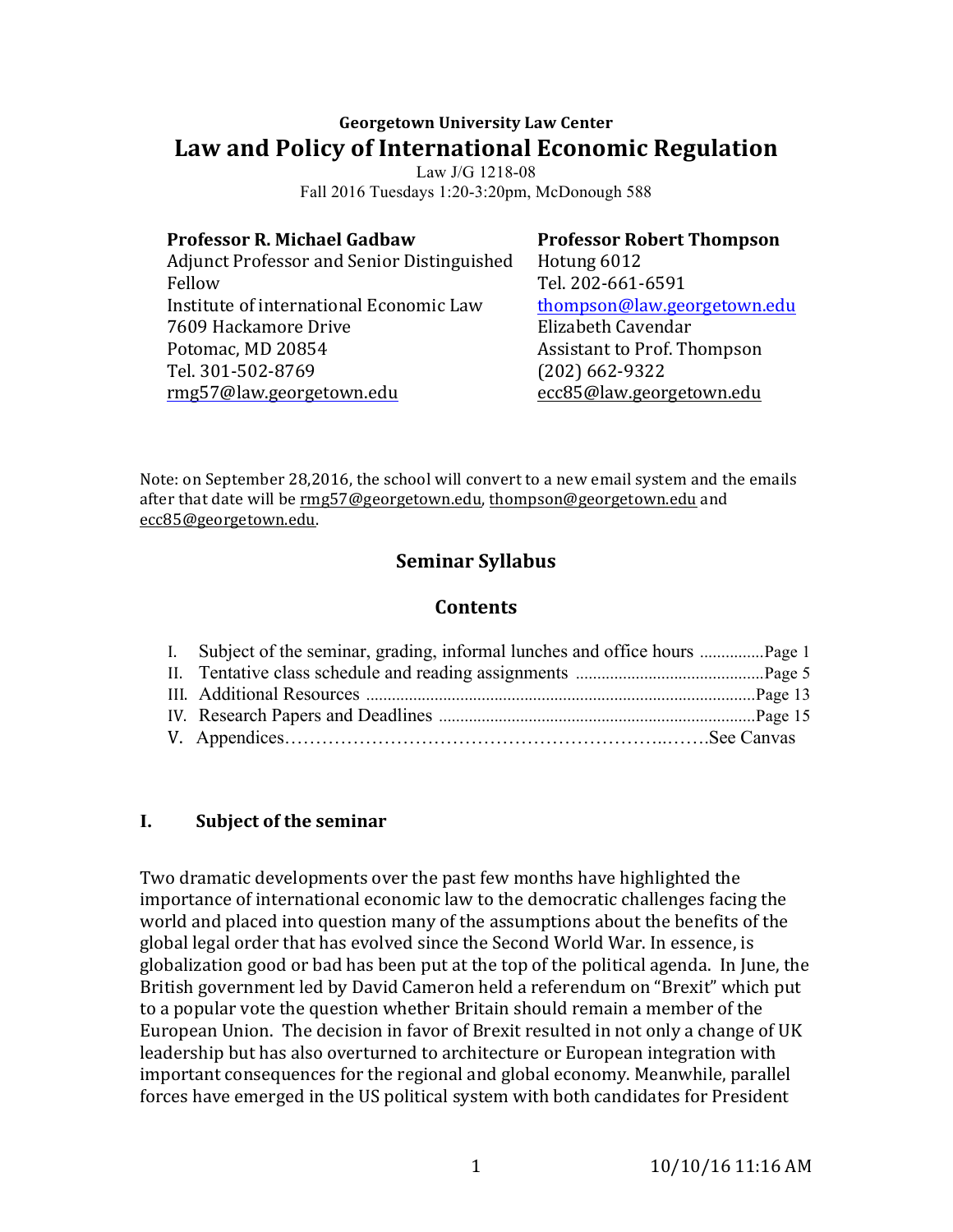campaigning against a signature initiative of President Obama in the Trans Pacific Partnership agreement, the largest and most ambitious free trade agreement ever negotiated.

These developments are part of an evolving landscape and provide entry points for our consideration of the political, economic and legal issues that characterize international economic law and regulation. They come in the aftermath of the Financial Crisis of 2008-2009, a major shock to the international economic order with effects still being felt eight years later in the form of stagnant economic growth, manufacturing unemployment, unequal wage growth and political discontent with the impact of globalization. Taken together, these factors have called into question the entire framework of international norms and institutions known as Bretton Woods and the so-called Washington consensus around economic policies of free movement of trade and capital, market based regulation and macroeconomic stability.

The seminar has two basic objectives:

- **Go broad:** give students an opportunity to look under the hood at the different regulatory regimes that form the core elements of international economic regulation: trade, finance, monetary, investment and corruption;

- **Go deap:** assist students in the completion of a research paper on a legal topic of their choice drawing on the insights from the survey of regulatory regimes and issues. 

This seminar was inspired by John H. Jackson who was actively involved in teaching and developing this seminar and the ideas we seek to explore until his passing in 2015. John was a pioneer in examining the fundamental character and role of legal norms, regulatory systems and international institutions in an increasingly interdependent world. He sought solutions to problems that are inherently global in character -- trade protectionism and financial stability -- even as national governments remain the center of gravity for political authority and accountability.

We will develop three broad themes in evaluating the coherence of our global regulatory order:

- How were our international economic regulatory structures shaped by crises?
- What are the key problems facing the international economy for which it is critical to have an effective international regulatory regime?
- Who are the people and what are the ideas that shape our thinking (past and present) about the role of regulations in the global economy?

The seminar proposes to address these questions by taking the global trading system as the point of departure because trade has the most advanced set of rules and an institutional structure that has been singular in its ability to provide dispute settlement and enforcement, even as it has failed in its attempts to adopt new rules through traditional trade negotiations. The critical question here is not simply how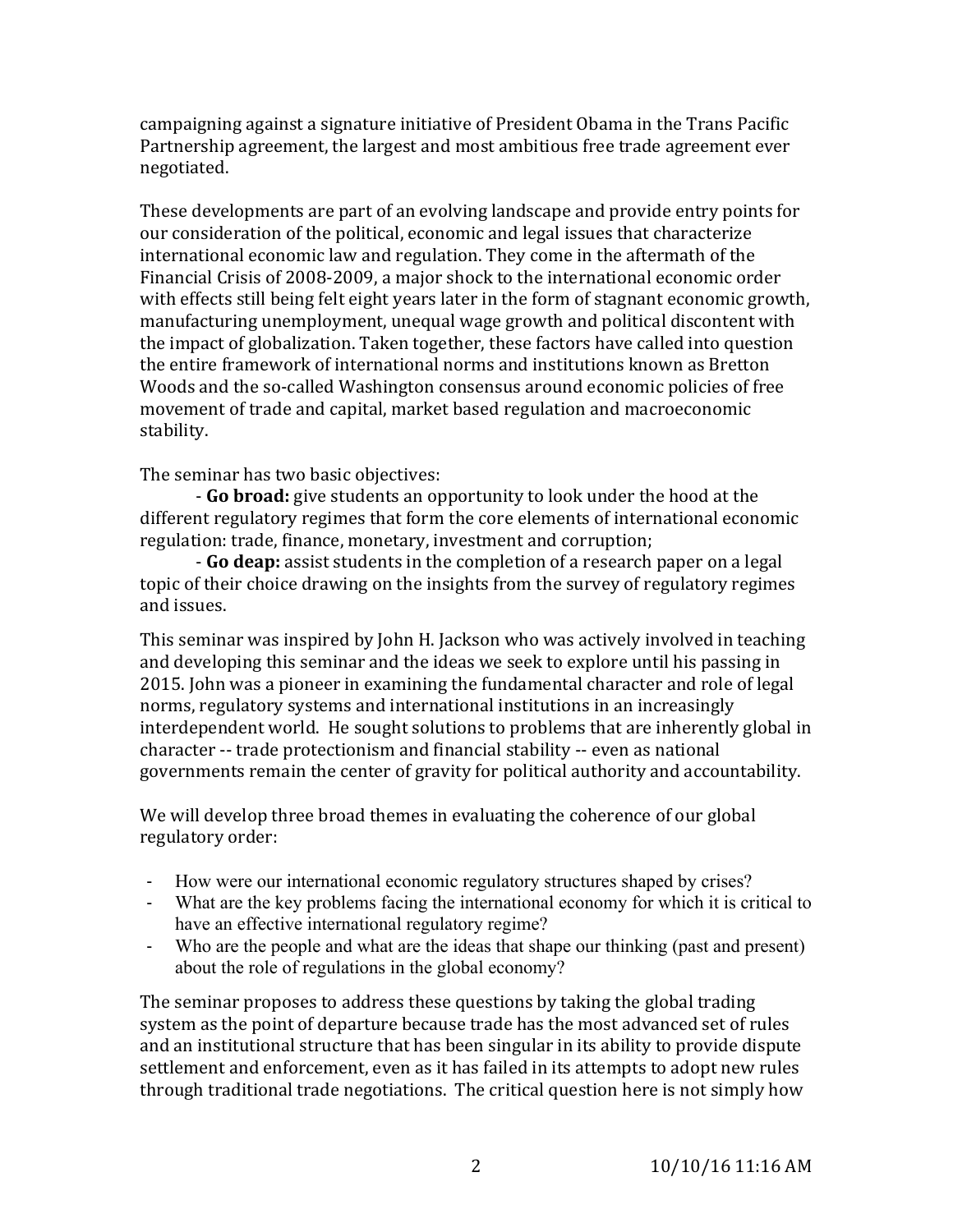the system works, but what combination of political economy, historical path dependency or the essential nature of the problems led it to take the form that it did and how appropriate is that form to the problems that lie ahead.

The seminar will consider to what extent other regulatory arenas lend themselves to a norms oriented approach, taking up questions such as micro and macroprudential regulation, currency manipulation and monetary policy, the regulation and protection of investment and capital flows and the use of regional trade agreements to promote new regulatory norms is areas such as antitrust.

The seminar will consider the nature of legal norms for dealing with different types of international economic activity; the role, governance and legal formality of international institutions; and the importance of national sovereignty and subsidiarity.

This seminar is designed to afford a special opportunity for study to a small group of students with special interests in the law of international economic relations. The spirit of the seminar is that of a group of scholars exploring together a subject of intellectual and policy interest. The professors will not be "teaching," but jointly analyzing the subject with the students. Each student will be expected to participate actively in all sessions, including the sessions during which papers will be presented.

The seminar is organized with an initial set of eight sessions that will look at each of the major regulatory systems that deal with the regulation of key areas of international economic interaction, namely trade, finance, monetary, investment, corruption and antitrust regulation. The sessions are intended to give an overview of each individual area, looking at both the rules and the institutions that make up the global regulatory architecture. Because a number of important issues cut across regulatory arenas, we will consider how each arena works with the others.

Students will be actively involved in each class session, providing response papers, contributing to the weekly discussions and will be expected to write a research paper on a relevant topic under the guidance of one of the professors. The seminar will be taught by professors with a wide range of experience in academia, private practice and government service. Distinguished outside experts may also be called upon to address particular topics within this framework.

Each student will select a subject for a research paper in consultation with one of the professors. Lists of possible topics are identified in the Appendix to this syllabus (on Canvas). Professors typically meet with students to discuss their first drafts and again before the final paper is submitted. In the past, students have published a number of papers from the seminar and students are encouraged to pursue this opportunity.

Students will orally present the essence of their papers at seminar sessions 9 to 12, but each student will also be considered "the expert" on his/her subject during the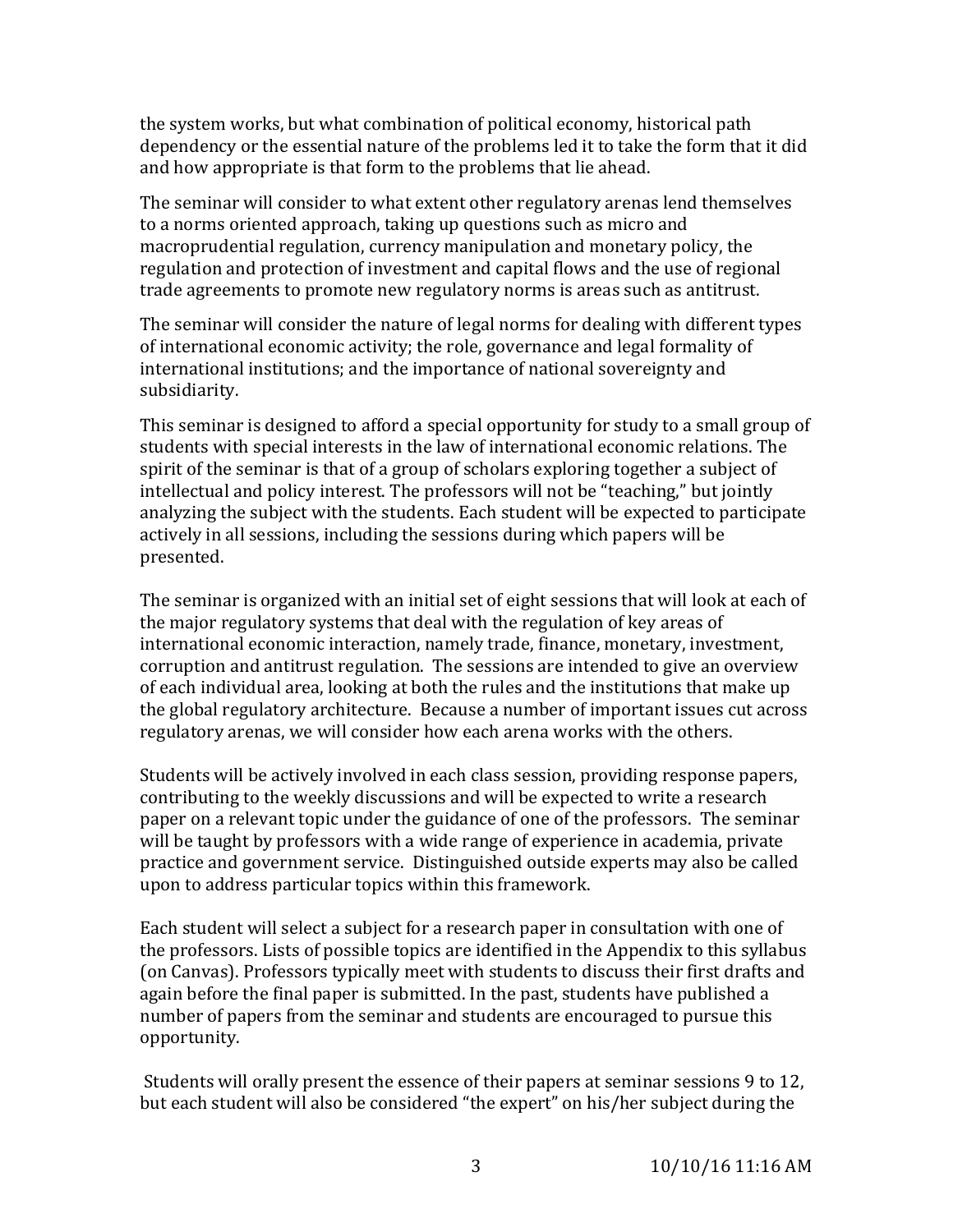term. Each student should therefore begin to work on the research paper as soon as possible.

We will provide a schedule for these oral presentations later in the semester. For the oral presentation, each student scheduled should bring sufficient copies of a brief outline (2 to 4 pages) to hand out to everyone (including visitors) in the seminar, (i.e. bring no less than 25 copies to hand out). You should expect to speak no more than 15 minutes to leave time for questions and feedback on your topic. 

Prerequisite: The approach of this seminar is to appeal to a broad spectrum of students ranging from those who have specialized in one or more aspects of international law to those with less exposure but who see the value in exploring the entire spectrum of issue. Students may want to familiarize themselves with basic principles of international economic law and areas of international regulation such as international trade, investment and financial regulation. An entertaining way to familiarize yourself with the issues we will address in this seminar is to watch the four hour PBS documentary produced by Niall Ferguson, *The Ascent of Money. http://www.pbs.org/show/ascent-of-money/*

This seminar has helped inspire (and has been inspired by) a series of publications that the students are encouraged to use as background resources:

- a) Cottier, Jackson and Lastra, *International Law in Financial Regulation and Monetary Affairs,* Oxford University Press (2012).
- b) Gadbaw and Thompson (eds.), *Trade, International Economic Law and the Challenges of the Global Economy: A Symposium in Honor of John H. Jackson* published in two editions of the Journal of International Economic Law Volume 17, Numbers 3 and 4, September and December 2014.
- c) A collection of articles as *A Tribute to John H. Jackson,* edited by R. Michael Gadbaw, Journal of International Economic Law, Volume 18, Issue 2 (2016).

# **Grading:**

Course grades are based on three factors: response papers prepared for each of the first eight sessions, class participation and the final research paper.

Students are required to write short response papers for each of the eight initial sessions that will form the basis for the discussion in each session. You must provide to Profs. Thompson and Gadbaw (by 5PM on the day before class by email to thompson@law.georgetown.edu and rmg57@law.georgetown.edu) three paragraphs responding to the readings on what about the reasoning captured your attention, was particularly useful to your thinking or that you disagreed with and Why?

The approximate weighing for each in the grade will be: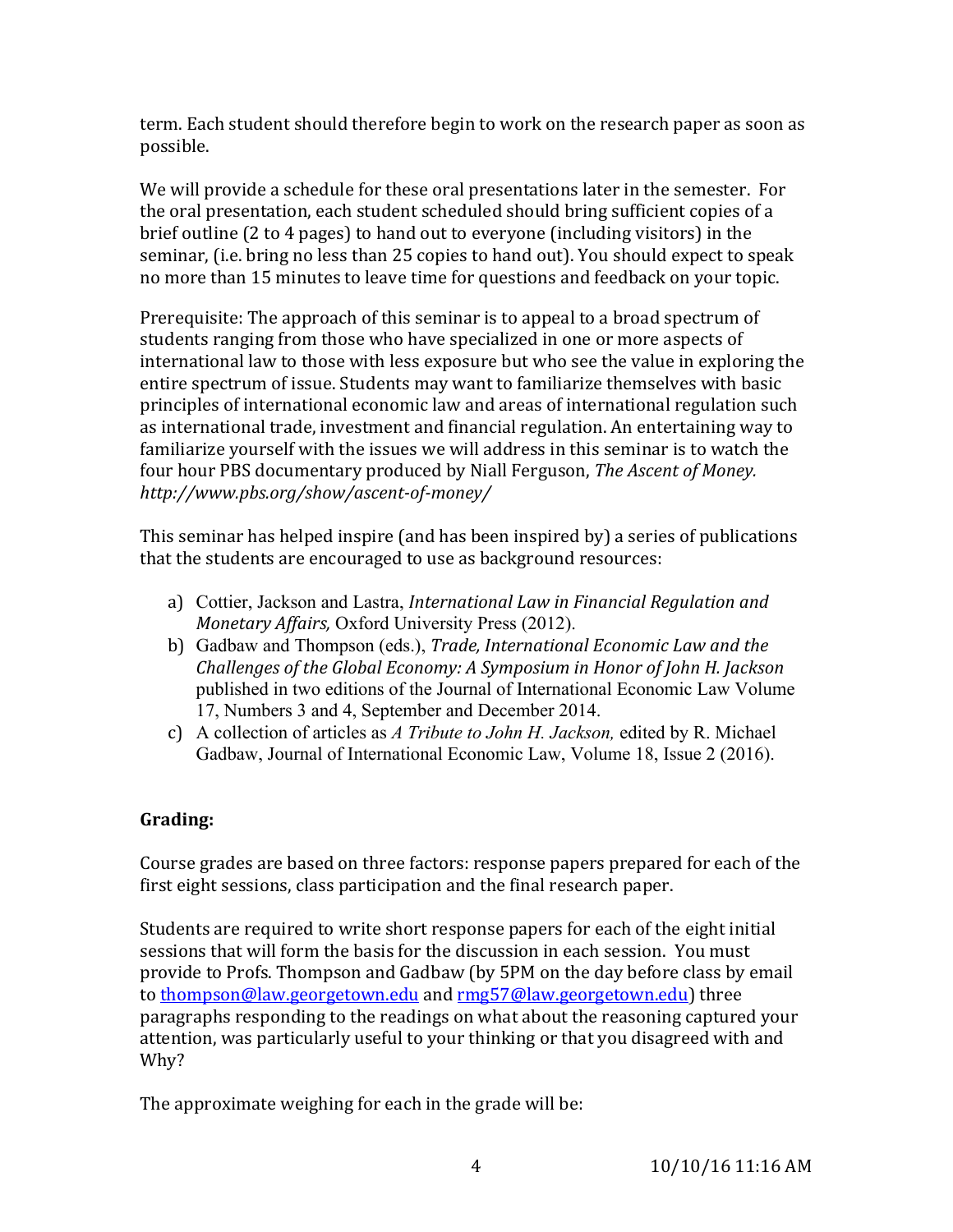| Response Papers/Class Participation | (20%)    |
|-------------------------------------|----------|
| Research Paper <sup>1</sup>         | $(80\%)$ |

**Response Papers for Each Session** Students will be expected to prepare a short response paper for Sessions 1-8 and 13. The papers should provide a brief reaction to the reading or responses to the questions posed in the Syllabus for that session. Students should post their papers by 5:00pm on the Monday before the relevant class by cutting and pasting them into the relevant section of the Current Collaborations section of Canvas for the LAPIER seminar.

### **Seminar Research Paper – Important Dates**

- Topic Due: 4th Seminar session (September 20)
- Outline Due: 6th Seminar session (October 4)
- Seminar Presentations with outlines, to be scheduled in November
- Draft paper due at seminar: November 22

- Final paper: January 10, 2017 unless graduating in January 2017 in which case, papers are due January 3, 2017.

# **Informal Lunches:**

All students are invited to sign up for an informal lunch hosted by your professors to give us a chance to get to know each other. A sign up sheet will be distributed during the first class session.

# **Office Hours**

**Professor Thompson:** Hotung 6012. Call 661-6591 or email thompson@law.georgetown.edu for an appointment or come by between 10:30 a.m. and 11:45 a.m. on Tuesdays.

**Professor Gadbaw:** Call (301-502-8769) or email (rmg57@law.georgetown.edu). Professor Gadbaw would be happy to meet with students individually or collectively before (12 to 1:15pm) or after class (3:30pm to 4:30PM) on Tuesdays. At other times, call for an appointment.

# **II. Class Schedule and Reading Assignments (subject to revision)**

**We will strive to ensure that all reading assignments are uploaded to Canvas or made available directly through a link.**

 $<sup>1</sup>$  See the section on Research Papers for additional insight into the grading of the papers.</sup>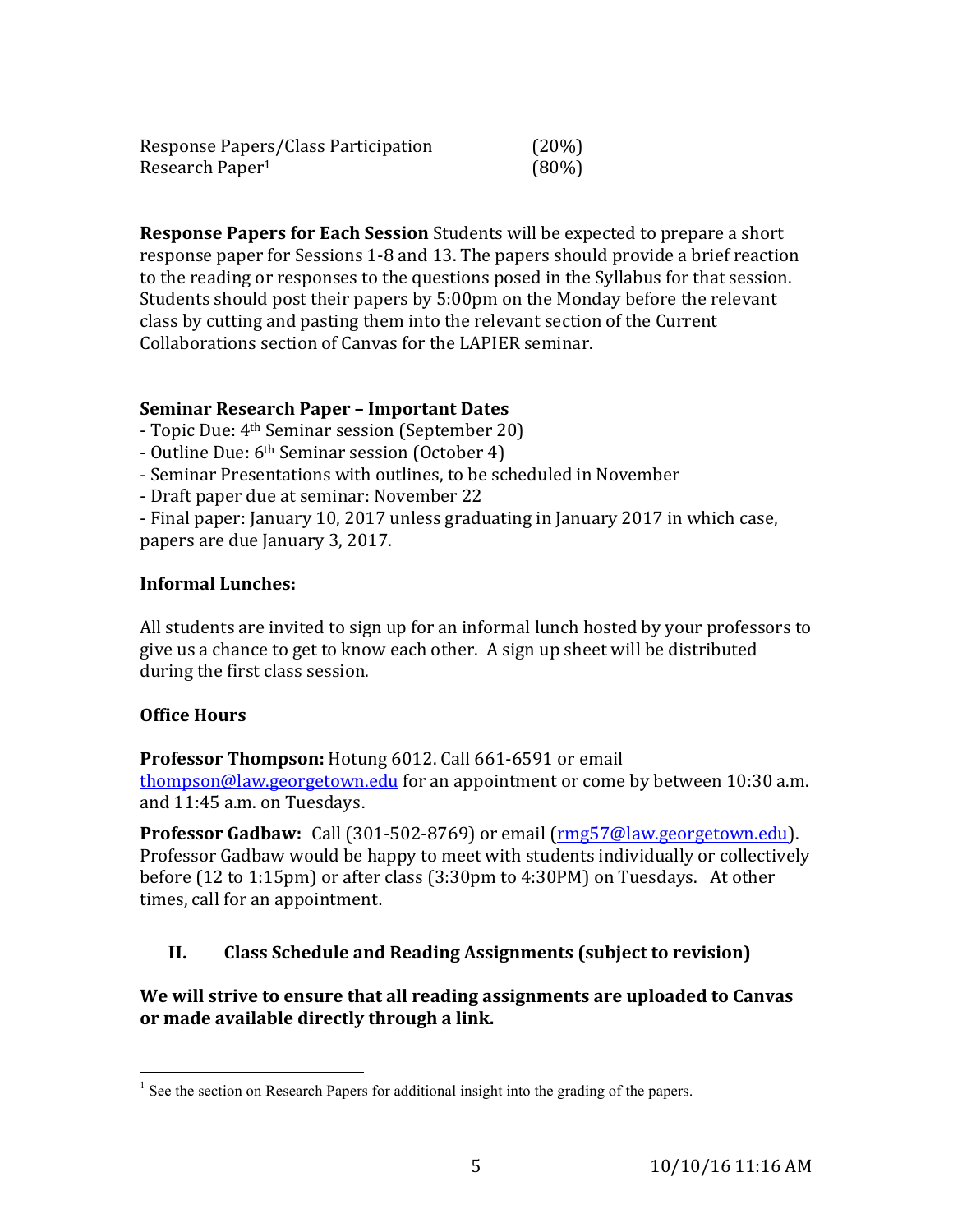### **Session 1 – August 30: Organization of the Seminar and Overview of the Topics and Issues. (Professors Gadbaw and Thompson)**

- Introduction to the course: scope, basic concepts of IEL and approach.
- Role play based on the first session response papers.
- What is global economic regulation and why is it important?
- To what extent was the recent financial crisis the result of a regulatory failure?
- What have Brexit and the US election debate over TPP told us about the challenges facing international economic law?
- **• Reading:**
	- The Syllabus for this course. (Available on Canvas.)
	- Hillary Clinton on Free Trade http://www.ontheissues.org/2016/Hillary\_Clinton\_Free\_Trade.htm
	- Donald Trump on Trade http://www.ontheissues.org/2016/Donald\_Trump\_Free\_Trade.htm
	- Bernie Sanders on Trade http://www.ontheissues.org/2016/Bernie\_Sanders\_Free\_Trade.htm
	- Theresa May's speech on Brexit http://www.conservativehome.com/parliament/2016/04/theresa-mays-speechon-brexit-full-text.html
	- The Times, Saturday June 18, 2016, "Remaking Europe: the best outcome of next week's referendum would be a new alliance of sovereign EU nations dedicated to free trade and reform, led by Britain." http://www.thetimes.co.uk/article/remaking-europe-h7lcgs8bw
	- The Mail, Sunday June 19, 2016, "For a safer, freer more prosperous and, yes, an even Greater Britain: why we urge you to Vote Remain." http://www.dailymail.co.uk/debate/article-3648681/THE-MAIL-SUNDAY-COMMENT-Vote-Remain-safer-freer-prosperous-yes-GREATER-Britain.html
- **• Response Paper:**
	- Completion of the response paper per Syllabus (see below).
- **Optional background reading**:

- Look at the pdf describing the Brexit options; scan Vox EU e-book, *Brexit Beckons* and articles by Martin Wolf on Canvas.

*- Trans-Pacific Partnership: An Assessment*, edited by Cathleen Cimino-Isaacs and Jeffrey J. Schott, July 2016. Also available as an e-book on the Peterson Institute website in two volumes.

https://piie.com/publications/piie-briefings/assessing-trans-pacificpartnership-volume-1-market-access-and-sectoral

https://piie.com/publications/piie-briefings/assessing-trans-pacificpartnership-volume-2-innovations-trading-rules

- Review the Powerpoint presentation in Canvas: Gadbaw, "The Law and Policy of International Economic Regulation."

- Chapters 1, 6 and 7 of Jackson, Davey & Sykes, *International Economic Relations* 6<sup>th</sup> edition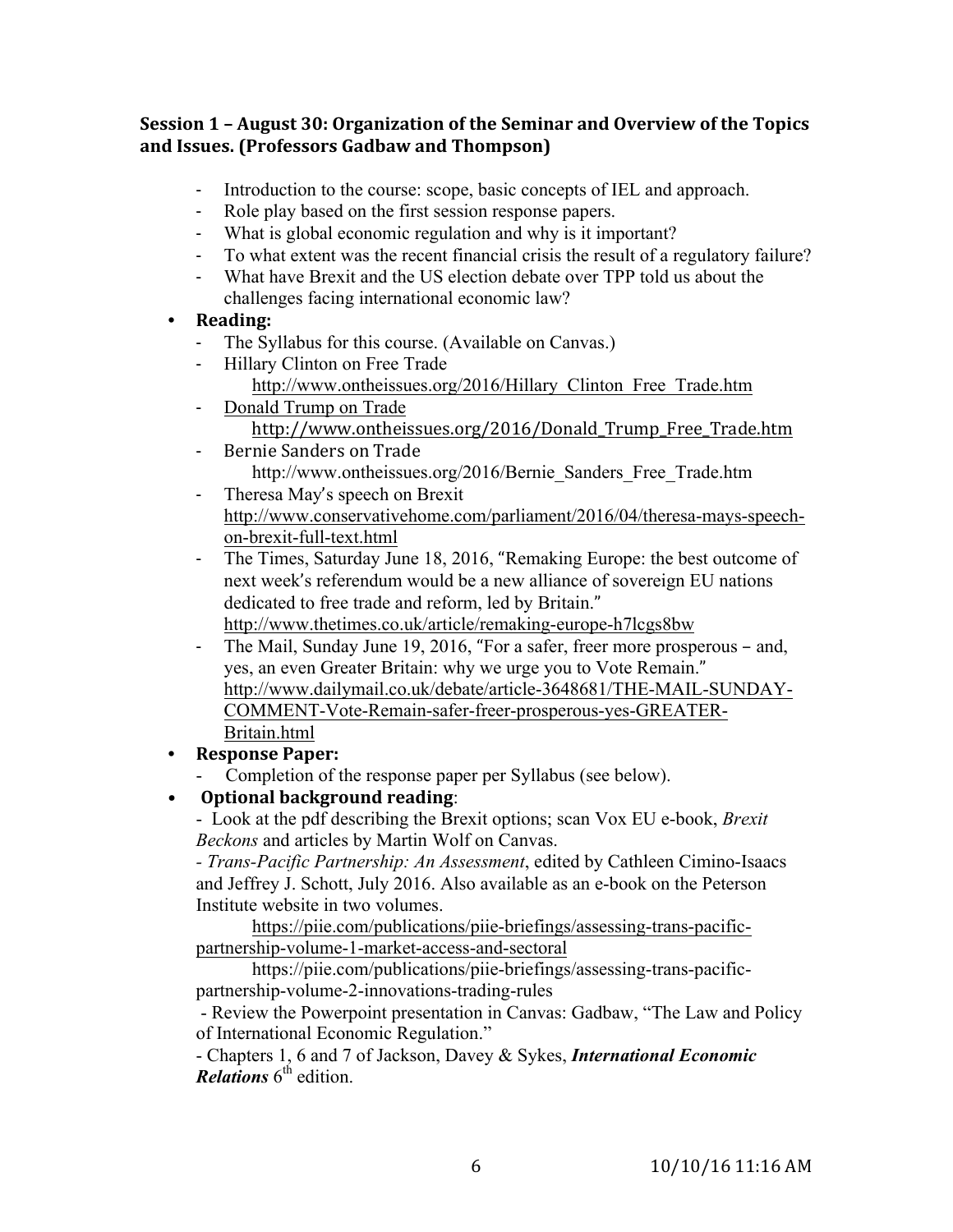Required Assignment:

- **1.** Complete the questionnaire in Module 1 of Canvas.
- **2.** Sign up for lunch with your professors. (Optional)
- **3.** Prepare a response paper (mandatory):

Please prepare at least a three paragraph paper addressing any aspects of the following hypothetical you find interesting. The exercise is intended to identify issues you might want to explore in the course of the seminar possibly in your research paper. Your strategic direction is an indication of your basic orientation toward globalization that we want to develop and possibly challenge. (The professors claim no ability to predict the election results or offer any commentary about a particular result, but offer a hypothetical for working through key current issues of international economic regulation).

You are a brilliant international lawyer and the managing partner of the international economic law department of your firm. On the same day, you and your London office are approached by the cabinet level appointee in charge of trade for the United States and the United Kingdom to help them devise their international economic strategy in light of the Brexit vote (for the UK) and the election of President Hillary Clinton (for the US). These representations involve a substantial retainer that would allow you to expand your practice with significant new hires as needed based on an outline of the key issues. You believe this is the opportunity of a lifetime for you personally and for your firm but you need to convince the partners in your firm that you have the ability to identify the key issues and the fundamental strategic direction each country should take. You also think there is synergy in advising both the US and UK governments at the same time. Happily, both clients agree and have offered to waive any conflicts of interest from the joint representation.

The point of departure is the position of the new leadership (Prime Minister May and President Clinton) from their statements in the course of their election. However, this is only the beginning because the challenge of governing is much more difficult than getting elected. Identify any areas where the campaign promises may pose the greatest challenges in governing.

Your clients are considering capturing their proposals in the form of legislation – the International Economic Strategy Act of 2017. What should be the key chapters: authority, institutions, negotiations, enforcement, etc.

Please address the following questions with particular focus on the critical legal issues as they relate to basic policy directions:

- Can support for trade/globalization continue to be the basis for your international economic relations or is it time to pivot away from trade/globalization?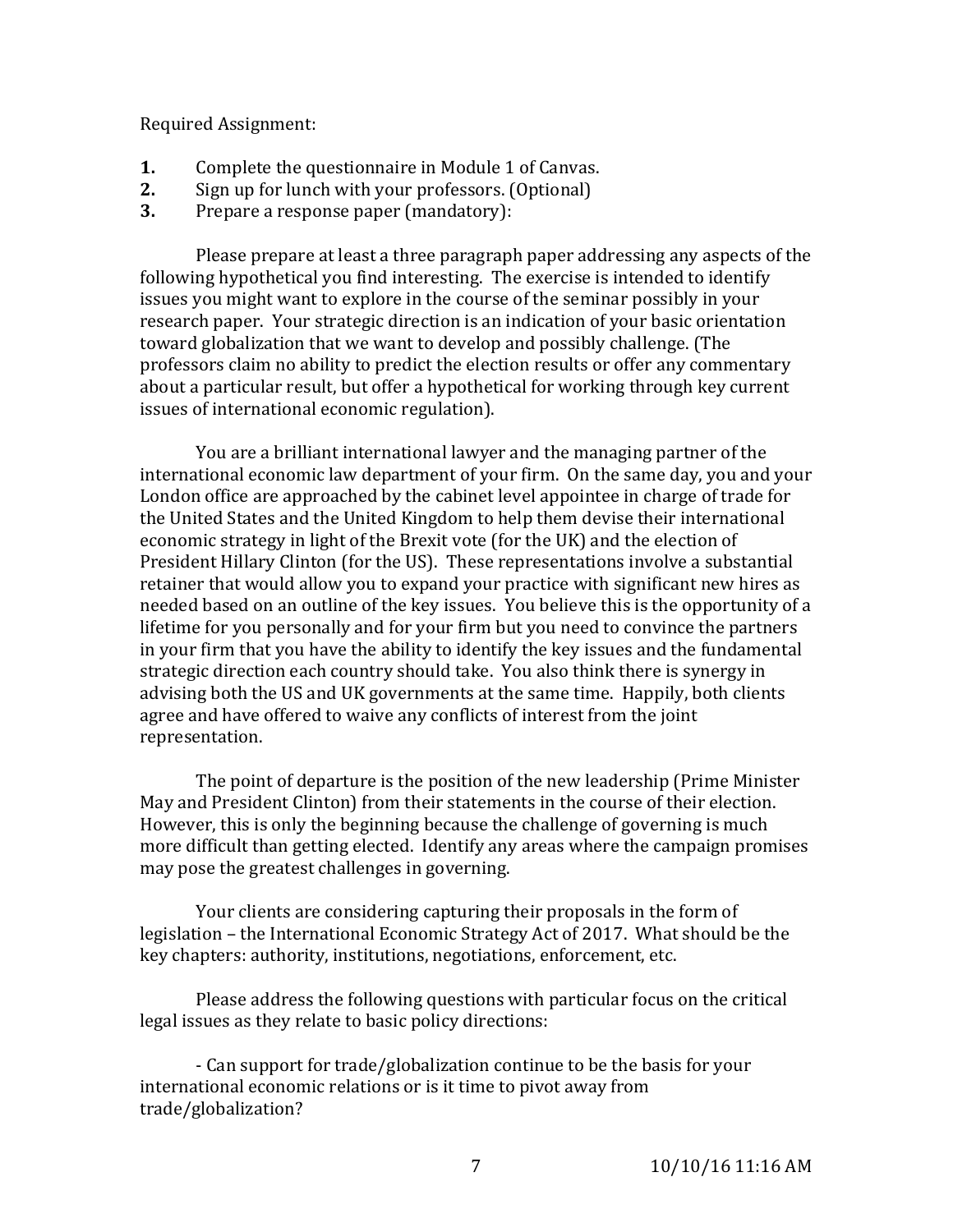- What adjustments to trade/globalization policy will be needed to:

- address the costs of adjustment and the perceived effects on jobs and inequality of past trade agreements;

- restore public trust in markets and government regulation; - reflect the relative priority of enforcement or new trade negotiations and whether the same person be in charge of both; - reform the architecture of global regulation (changes to WTO, IMF, the G20, a new WFO, etc.)?

- What are the implications of a pivot from trade/globalization for other international regulatory arenas (monetary, finance, investment, competition and anticorruption)?

- What are the most challenging aspects of this assignment? Where do you feel you have existing strengths? Weaknesses? Is there an issue here to which you would like to devote your research paper?

Do not be afraid if you have limited background from which to answer these issues. You will be evaluated on your participation and the quality of your research paper so your baseline knowledge is of only limited importance.

Do not be deterred by the breadth of these questions: we want your first impressions based on your background and any reading you have done relevant to this class. Your paper will provide a baseline from which to see at the end of class how much your thinking has evolved during the course. Just do your best in the time available to get you thinking about the issues we plan to address. **LLM Students:** If you are an LLM student and would prefer to substitute another country for the United States or the United Kingdom in this hypothetical or if any student wants to substitute President Trump, feel free to do so.

### **Session 2 - September 6: Path dependence – The Historical, Economic and Political Setting for the GATT/WTO (Professor Gadbaw)**

- How did the global trading system evolve to be the most important systemic regulator in the history of mankind?
- How does this contrast with the evolution of the global financial and monetary system?
- What are the lessons of the recent financial crisis for the future of global regulation of trade and investment?

#### • **Assigned reading:**

*o Systemic Regulation of Global Trade and Finance: A Tale of Two Systems,* R Michael Gadbaw, 13 Journal of International Economic Law 551-574 (2010). (Available on Canvas.)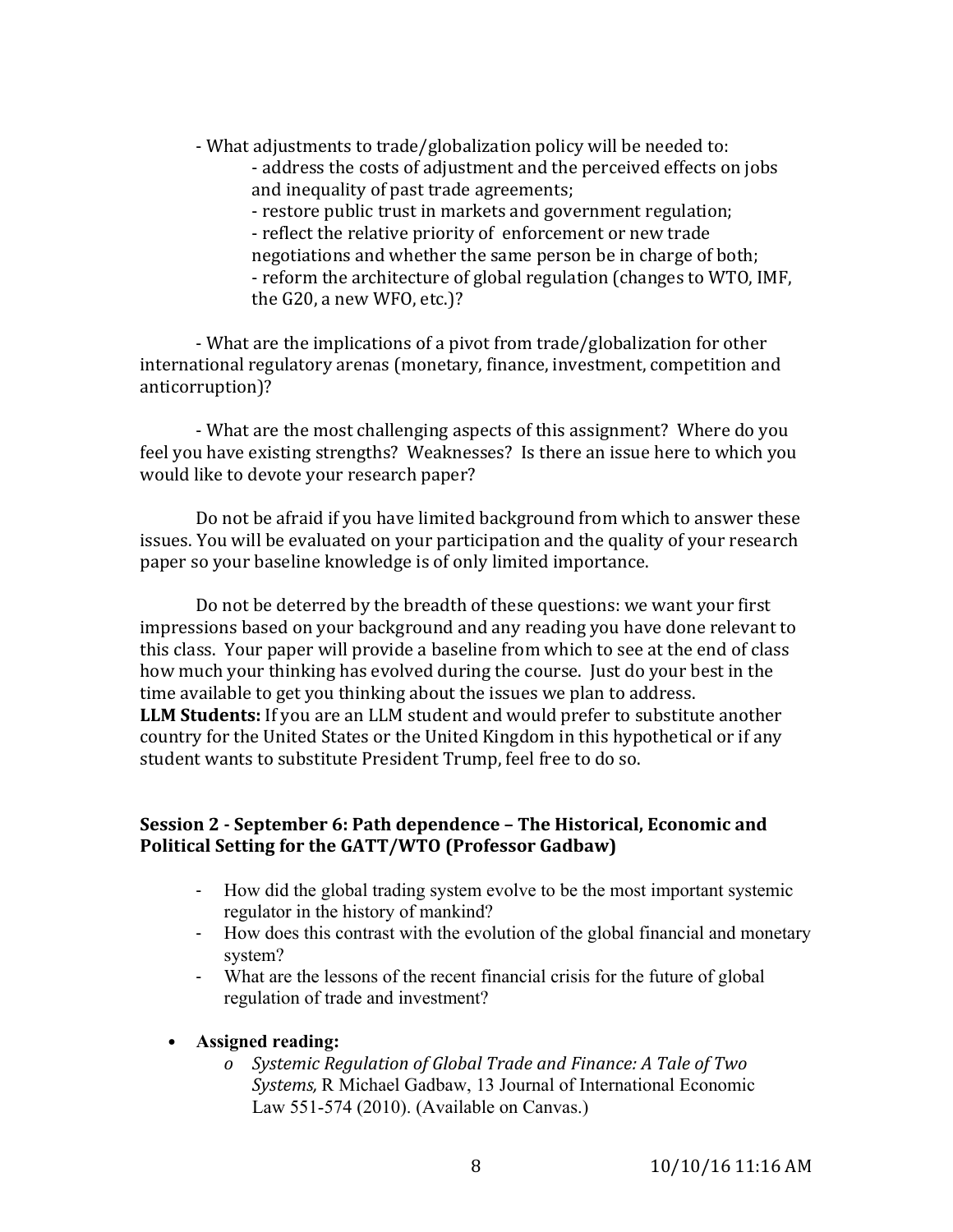- o R. Michael Gadbaw, "The Prevention of Systemic Failure as a Unifying Principle of International Economic Law" 17 Journal of International Economic Law 823 (2014).
- o John H. Jackson, "Policy Underpinnings of International Juridical Institutions" in Appendix to this Syllabus on Canvas.
- o Review the Powerpoint presentation on the Canvas site:
	- The Historical, economic and political setting for the GATT/WTO by Professor Gadbaw

# **Session 3 – September 13: International Financial Regulation (Professor Thompson)**

- Consideration of the Turner Review analysis of the causes of the financial crisis.
- The evolving structure of prudential financial regulation.
- Stock taking and unfinished business do we need a World Financial Organization?
- Assigned reading for  $3<sup>rd</sup>$  session:
	- o Robert B. Thompson, "Financial Regulations' Architecture Within International Economic Law" 17 Journal of International Economic Law 807 (2014).
	- *o The Turner Review; A Regulatory Response to the Global Financial Crisis* (FSA 2009) http://www.fsa.gov.uk/pubs/other/turner\_review.pdf [pp. 7-9, 11-37, 52-53]
- Optional Reading
	- o Thomas Cooley and Ingo Walter, Chapter 1: "The Architecture of Financial Regulation," in Viral V. Acharya, *Regulating* Wall *Street; the Dodd--Frank Act and the New Architecture of Global Finance* (Wiley 2011).

# **Session 4 – September 20: International Financial Regulation Eight Years After the Financial Crisis: The Case of "Too Big to Fail (Professor Thompson)**

Your response paper should focus on two issues:

First, we will discuss whether statutory reforms in Dodd-Frank and elsewhere will, as the President and others have said, prevent a similar meltdown from occurring again. More specifically, will the banking reforms prevent "too big to fail?" Persaud and Tucker (on Canvas) provide contrasting views of whether bailouts or bailins are effective responses. Take one of those as a starting point for your response paper, do other reading as are accessible to you and come prepared to add to the discussion of the extent to which you feel comfortable that regulation constrains or prevents the things that led us to the financial crisis.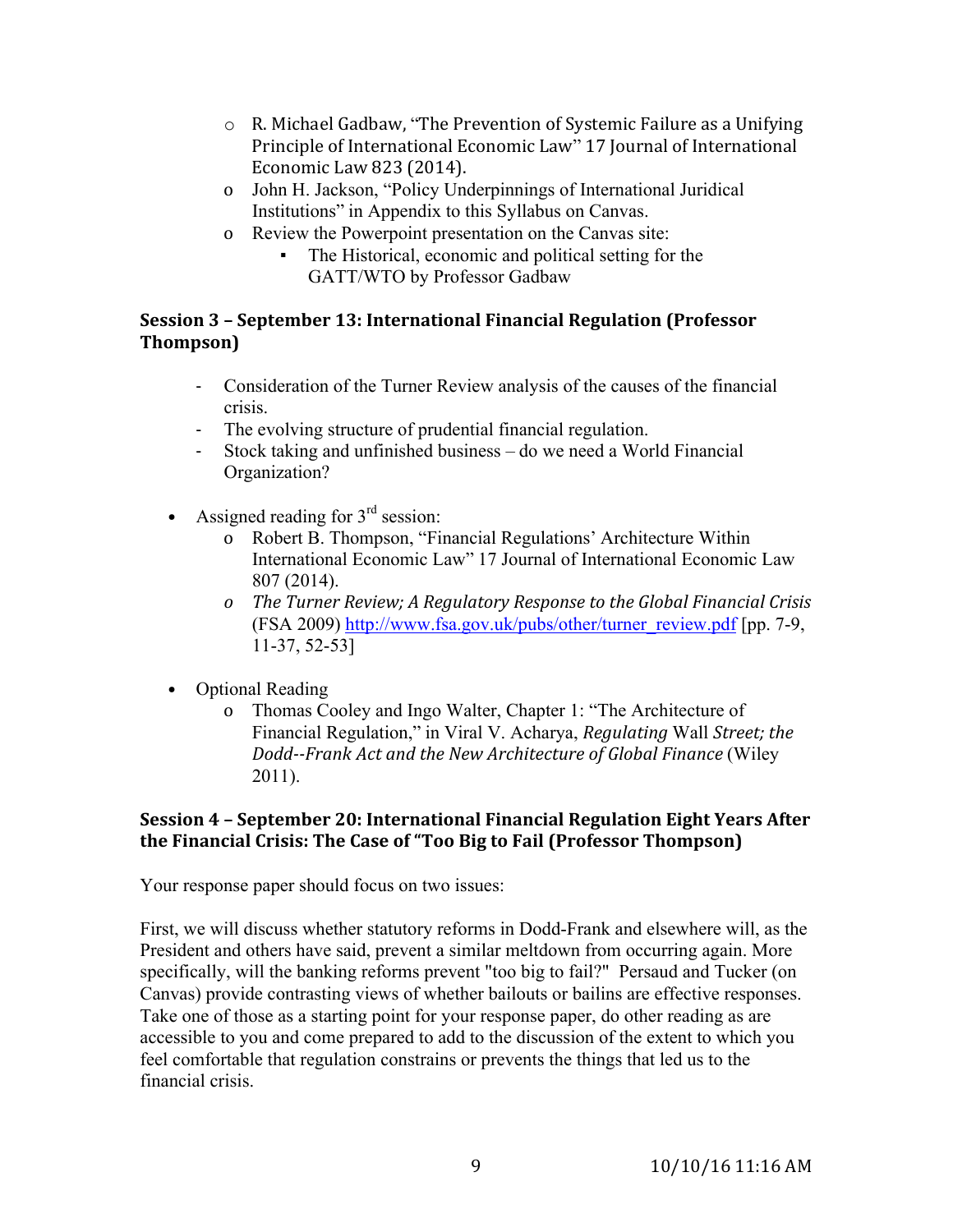Second we will focus on the IMF and its possible role in international financial regulation. Read the IMF Report on Cross-Border Bank Resolution (also on Canvas) with particular attention to what the IMF might do different from what it has done in the past and different from what the Fed and the other banking regulators are doing.

- Assigned reading for  $4<sup>th</sup>$  session (available on Canvas):
	- o Avinash Persaud, "Bail-ins Are No Better than Fool's Gold"
	- o Paul Tucker, "Regulatory Reform, Stability and Central Banking"
	- o International Monetary Fund, Cross-Border Bank Resolution: recent Developments **http://www.imf.org/external/pp/ppindex.aspx** (June 2014)
- Optional Reading
	- o Charles Piggott, Regulators Plan End game for "Too Big to Fail", Global Banker (July/August 2014)

### **Session 5 – September 27: Regional Trade Agreements – TPP – What is It and What are It's Prospects? (Professor Gadbaw)**

- What is the significance of the TPP?
- How is China affected by the TPP?
- What is regulatory coherence and why include areas like "Competition" in the TPP?
- **Assigned reading for Session 5:**
- Jeffrey Schott, "Overview: Understanding the Trans-Pacific Partnership" in *Trans-Pacific Patnership: An Assessment* editors Cimino-Isaacs and Schott (2016). https://piie.com/system/files/documents/schott201605paper.pdf
- Scan the text of the TPP on USTR.gov and pick a Chapter for closer review: https://ustr.gov/trade-agreements/free-trade-agreements/transpacific-partnership/tpp-full-text
- Gadbaw, "Chapter 18 Competition" in *Assessing the Trans-Pacific Partnership: Innovations in Trading Rules,* published by the Peterson Institute and available at: https://piie.com/publications/piiebriefings/assessing-trans-pacific-partnership-volume-2-innovationstrading-rules
- **Optional reading:**
- Cimino-Isaacs and Schott, *Trans-Pacific Partnership: An Assessment* Peerson Institute (2016).
- Hugn M. Hollman and William E. Kovacic, "The International Competition Network: Its Past, Current and Future Role" 20 Minn. Journal of International Law 274 (2011)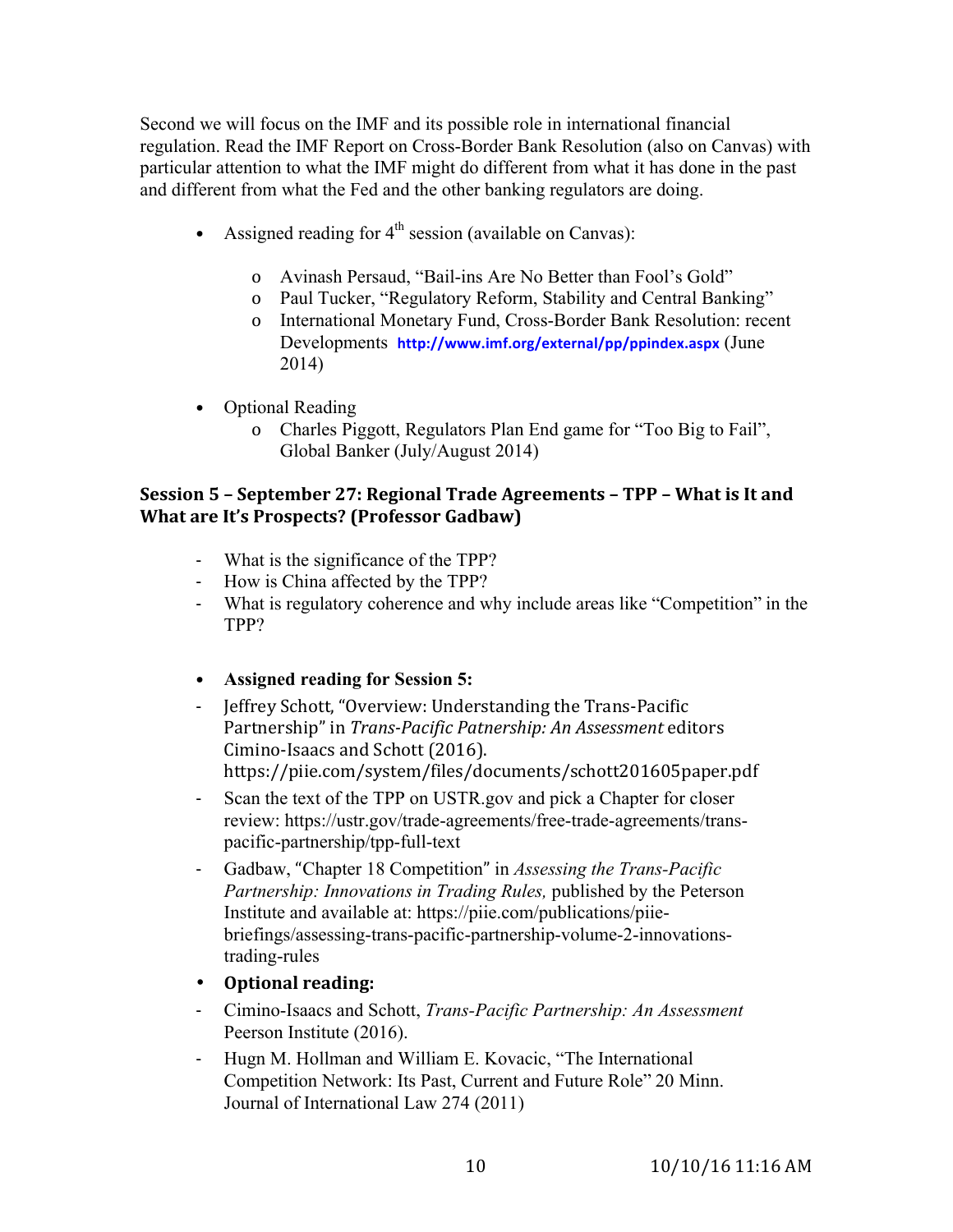- **- International Competition Law: A New Dimension for the WTO?** 1st Edition by Martyn D. Taylor
- Thomas J. Bollyky, "Regulatory Coherence in the TPP Talks" in Lim, Dlms and Low, *The Transpacific Partnership; A quest for a Twenty-first Century Trade Agreement* (2012).
- Robert D. Anderson, "Systemic Implications of Deeper Transatlantic Convergence in Competition/Antitrust Policy" in Evenett and Stern, *Systemic Implications of Transatlantic Regulatory Cooperation and Competition* (2011).

### **Session 6 – October 4: The Cross-cutting Problem of Corruption and Efforts to Address It: The Prosecutorial Model v. Systemic Solutions. (Professor Gadbaw)**

- How important is the issue of corruption to the effective regulation of the international system?
- How effective have international initiatives been in addressing corruption?
- Is a prosecution model more effective than one aimed at dealing with the root causes of corruption?
- Assigned reading for  $6<sup>th</sup>$  session:
	- o Ben W. Heineman, Jr., & Fritz Heimann, *The Long War Against Corruption*, 85(3) FOREIGN AFF. (May/Jun. 2006). Available through WESTLAW (search term: 2006 WLNR 8849584).
	- o R. Michael Gadbaw, "A 21st Century Strategy for Combatting Corruption" Presentation at CSIS, January 21, 2014. (Available on Canvas.)
	- Optional reading:
		- o Robert Leventhal, *International Legal Standards on Corruption*, 102 AM. SOC'Y INT'L L. PROC. 203 (2008). Available through WESTLAW.
		- o L. Murphy Smith et al., *A Multinational Analysis of Corruption and Economic Activity*, 16(1) J. LEGAL, ETHICAL, AND REG. ISSUES 15-20 ("Introduction" & "Review of Related Literature" & "Corruption Perceptions Index (CPI) and Transparency International" sections) & 31 ("Conclusions" section) (2013). Available through PROQUEST, ABI/INFORM COMPLETE.
		- o Eric C. Chaffee, *The Role of the Foreign Corrupt Practices Act and Other Transnational Anti-Corruption Laws in Preventing or Lessening Future Financial Crises*, 73 OHIO ST. L.J. 1283 (2012). Available through WESTLAW. [Parts I, III, IV, & V only]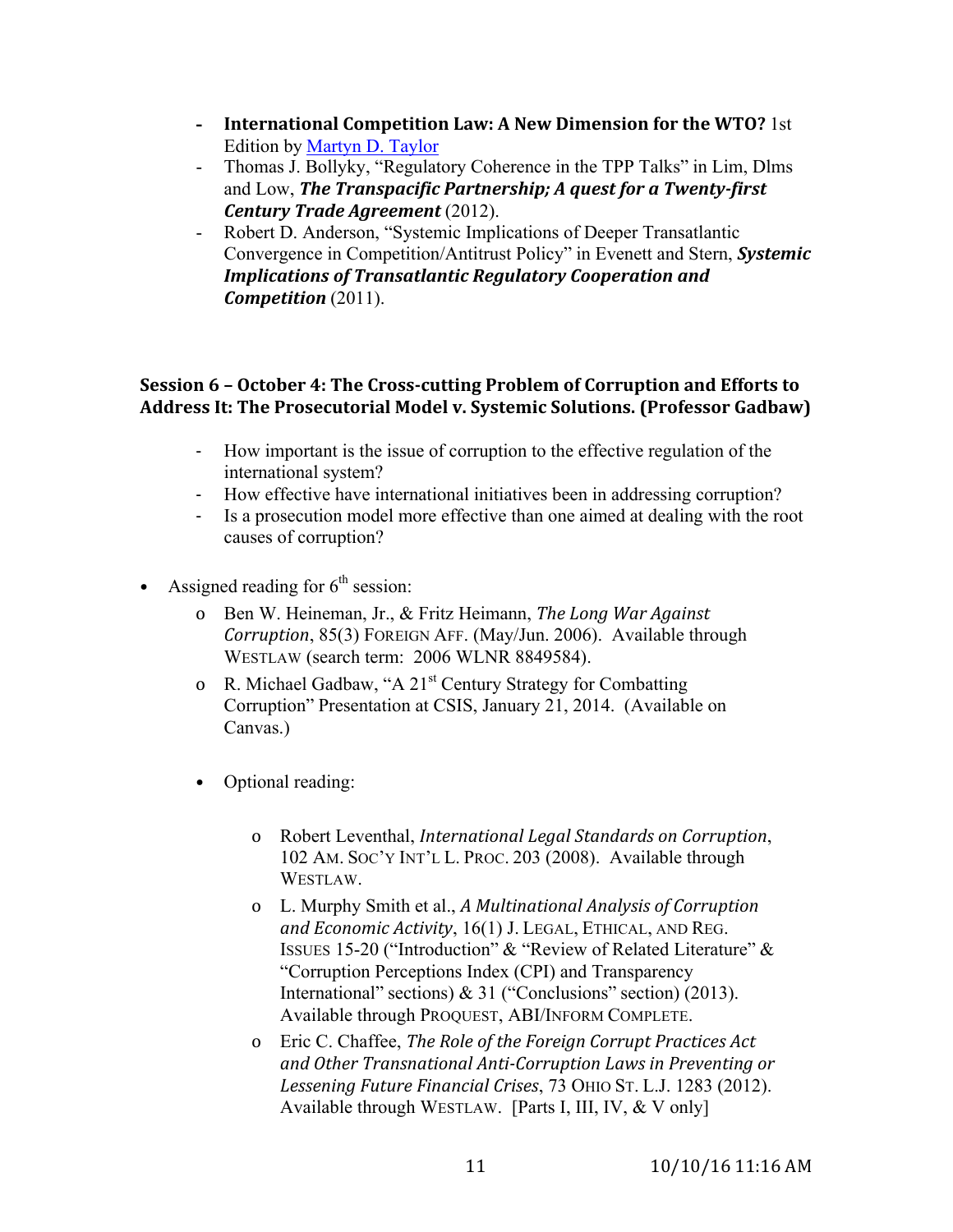- o Andrew Brady Spalding, *Unwitting Sanctions: Understanding Anti-Bribery Legislation as Economic Sanctions Against Emerging Markets*, 62 FLA. L. R. 351 (2010). Available through WESTLAW. [Parts I, III, V, & VI only]
- o Keith M. Korenchuk et al., *Emerging Global Standard for Effective Anti-Corruption Compliance: Meeting the Expectations of Governments Worldwide*, BLOOMBERG LAW, Feb. 8, 2013, *available at* http://about.bloomberglaw.com/practitionercontributions/emerging-global-standard-for-effective-anticorruption-compliance/.

# **October 11, 2014 – No class. This day is a constructive Monday**

### **Session 7 – October 18: Private Capital Movements and the Protection of International Investment (Professor Thompson) and Currency Manipulation (Professor Gadbaw)**

- What are the key elements in the protection of international investment?
- Why has the regime for protecting international investment evolved so differently from that dealing with trade?
- Is there a convergence or divergence in the regulatory regimes for trade and investment?
- Currency manipulation: How does the Joint Declaration of the Macroeconomic Policy Authorities of the TPP address currency manipulation?
- Reading for  $7<sup>th</sup>$  session (Please check Canvas for possible changes or additions to the reading assignment for this session)

#### Investment

- o Joost Pauwelyn, "The Fat the Edge of Chaos? Foreign Investment Law as a Complex Adaptive System, How It Emerged and How It Can Be Reformed", ICSID Review (Spring 2014)
- o Investment chapter of the TPP: https://ustr.gov/sites/default/files/TPP-Final-Text-Investment.pdf
- o Theodore H. Moran and Lindsay Oldenski, "Provisions on Investment" and Gary Clyde Hufbauer, "Investor-State Dispute
- o Settlement" in Cimino-Isaacs and Schott, eds. *Trans-Pacific Partnership: An Assessment* Peterson Institute (2016). Available at https://piie.com/publications/briefings/piieb16-1.pdf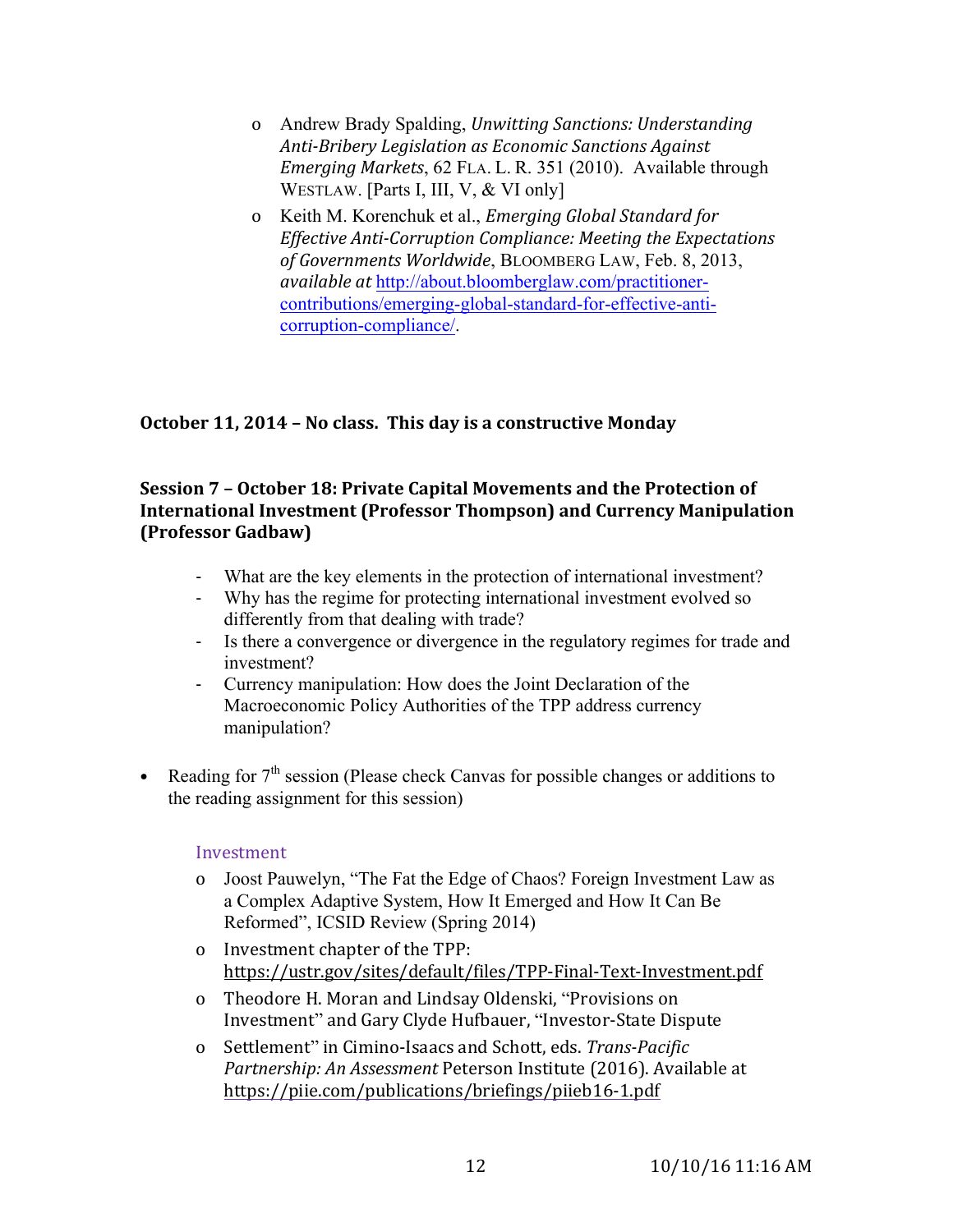#### Currency Manipulation

o C. Fred Bergsten and Jeffrey J Schott, "TPP and Exchange Rates" in Cimino-Isaacs and Schott, eds. *Trans-Pacific Partnership: An Assessment* Peterson Institute (2016). Available at https://piie.com/publications/briefings/piieb16-1.pdf

o The Joint Declaration of the Macroeconomic Policy Authorities of the TPP Countries.

https://www.treasury.gov/initiatives/Documents/TPP\_Currency\_November% 202015.pdf

- Optional Reading
	- o José Enrique Alvarez, *The Evolving International Investment Regime: An Overview Chapter*, 344 RECUEIL DES COURS 211-220 (2009), *available at* http://0 www.heinonline.org.gull.georgetown.edu/HOL/Page?handle=hein.hague/ recueil0344&id=193&collection=hague&index=hague/recueil.
	- o R. Michael Gadbaw, *Creating a Legal Framework for Investing in Myanmar That Links Environmental Protection, Labor Rights and Social Governance With Economic Development* (Workshop Discussion Paper, Aug. 2012). Available on Canvas.
	- o Claus D. Zimmermann, *Exchange Rate Misalignment and International Law*. 105 AM. J. INT'L L. 423 (2011). Available through WESTLAW.

### **Session 8 – October 25: Monetary Law and Regulation: Limitations of the Current Framework (Special Guest Professor Rosa M. Lastra, School of Law, Queen Mary University of London)**

Drawing upon a multi-level governance approach, Professor Lastra will discuss the limitations of the current framework of monetary regulation, which relies mostly upon central banks (national institutions), with some functions being carried out at the regional level (the example of EMU/banking union or proposals for establishing an ASEAN macro prudential supervisor) and some other functions being performed at the international level, albeit under an incomplete and obsolete set of institutional arrangements with the IMF playing the key role, while the BIS and international standard setters also play a role.

The lecture will complement session 2 on path dependence (comparing the trade and monetary frameworks) and will expand and complement sessions 3 and 4 on international financial regulation.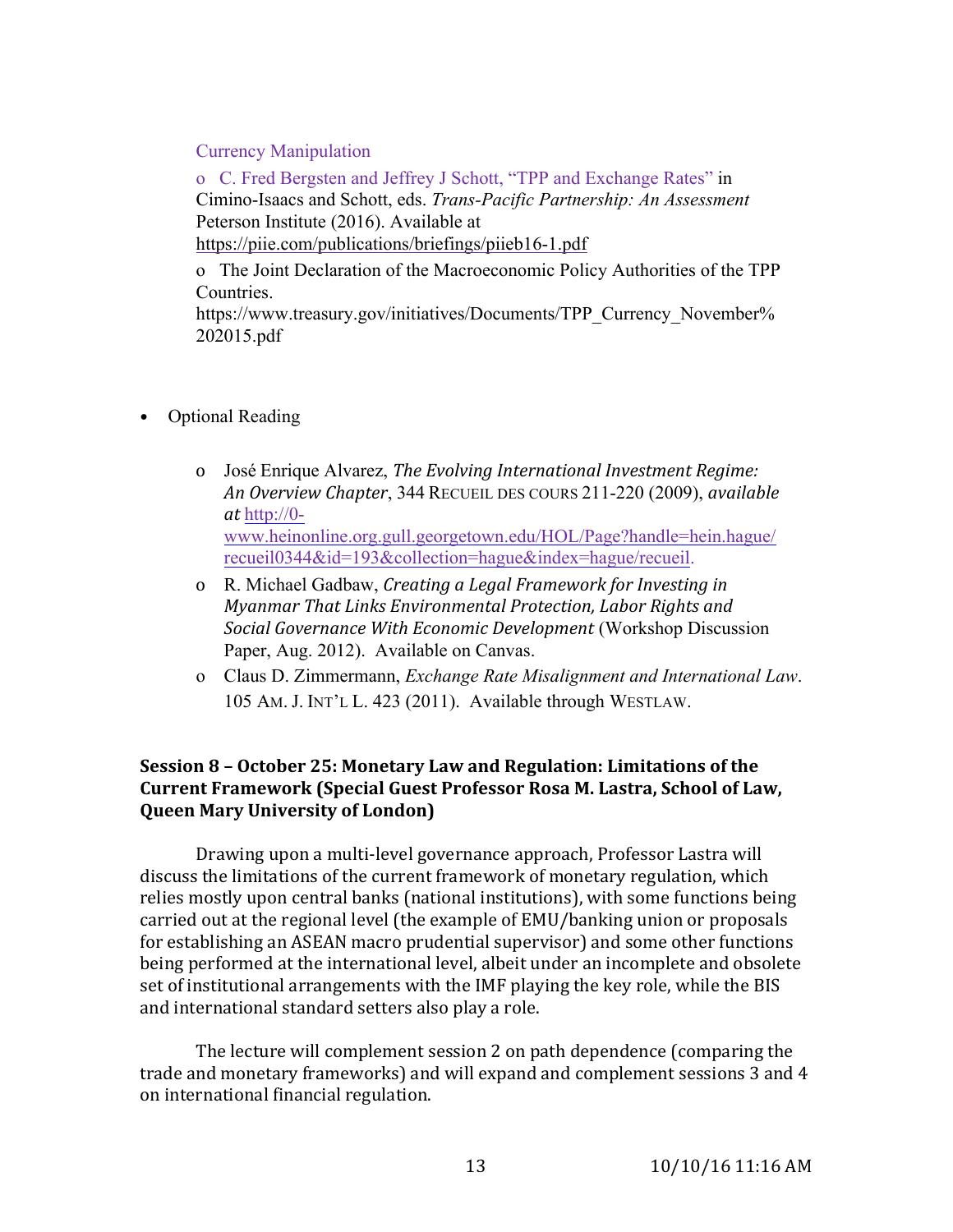The key institutional actors when it comes to money and finance are still central banks. Central bank cooperation is not enough to ensure financial stability as it relies on voluntary arrangements (e.g., central bank liquidity swaps) and soft law. Hence the starting point of any discussion of monetary regulation is the consideration of the status, functions and objectives of central banks (in particular Fed, ECB, Bank of Japan, PBOC and Bank of England).

After the crisis, not only have central banks expanded their traditional mandates (monetary policy into unconventional measures, and LOLR into programmes of liquidity assistance to non-banks) but they have also received new roles as part of their financial stability mandate as crisis managers and macro prudential supervisors. Mohamed El-Erian in a recent book refers to central banks as 'the only game in town'.

This raises at least two key issues for lawyers:

(1) Central banks can no longer inhabit just a 'world of policy'. They need law, not only to govern their constitutional and administrative requirements but also to inform central bank policies.

(2) The expansion of the mandate is along national lines (with the exception of the ECB). Central banks have become ever more powerful national institutions. The international spirit is often missing, except for banking union and efforts in the area of cross border resolution. This raises important considerations regarding the extraterritorial dimension of [national] monetary policy from the perspective of distributional justice (e.g. QE and new currency wars).

The lecture will then present the regional and international dimension, considering the 'financial trilemma' outlined by Dirk Schoenmaker. Professor Lastra will draw attention to the nature of the IMF Articles of Agreement and the need to rethink the Bretton Woods institutions to respond to the challenges of today's monetary and financial system.

#### **Assigned reading for Session 8:**

- Chapters 1, 2, 12 and 14 of Rosa M. Lastra, *International Financial and Monetary Law,* Second edition, Oxford University Press (2015).
- Dirk Shoenmaker, "The Financial Trilemma" (2011). http://personal.vu.nl/d.schoenmaker/Financial\_Trilemma.pdf
- Review Rosa M. Lastra presentation: "Legal Underpinnings of the Monetary and Financial System." Available on Canvas.

#### **Optional reading:**

• Rosa M. Lastra, "The role of central banks in monetary affairs: a comparative perspective" in *The Rule of Law in Monetary Affairs,* edited by Thomas Cottier, Rosa M. Lastra, Christian Tietje and Lucia Satragno, Cambridge University Press (2014).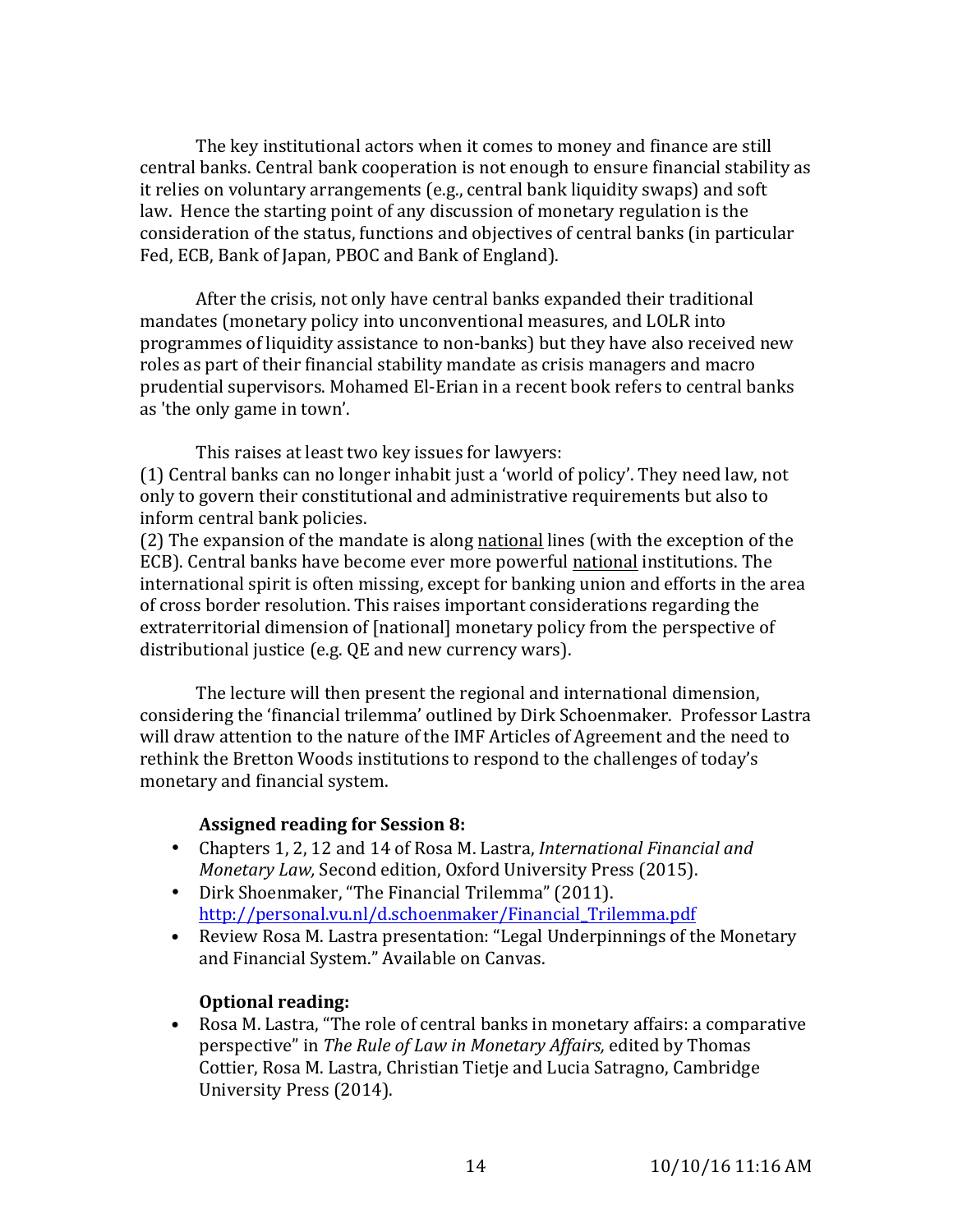- Rosa M. Lastra, "Do We Need a World Financial Organization?" *J Int. Economic Law* (2014) 17 (4): 787-805 first published online November 28, 2014.
- Chapters 10 and 13 of Rosa M. Lastra, *International Financial and Monetary Law,* Second edition, Oxford University Press (2015).
- Rosa M. Lastra, "Europe under Threat: The Political Dynamics of Brexit Interacting with Weakness in the European Financial System" Statement No. 42 of the European Shadow Regulatory Committee, September 16, 2016.
- Mohamed A. El-Erian, *The only game in town: Central banks, instability and avoiding the next collapse,* Random House (2016).
- Chris Brummer, *Soft Law and the Global Financial System*, Cambridge University Press (2011).

# **Session 9 – November 1 – Presentation of Student Papers**

# **Session 10 – November 8 – Presentation of Student Papers**

**Session 11 – November 15 – Presentation of Student Papers**

**Session 12 - November 22 – Presentation of Student Papers**

### **Session 13 – November 29 – The Shifts and Shocks – What is left to do in reform of the international regulatory architecture. (Professors Gadbaw and Thompson)**

- In this session, we will try to identify the major challenges facing the international regulatory regime and what role international economic law should play in addressing them.
- Assigned reading:
	- The final chapter ('Conclusion: The Fire Next Time") in Martin Wolf, **The Shifts and the Shocks: What We've Learned -- and Have Still to Learn -- from the Financial Crisis** (2014)

# **III. Additional Resources**

# Reference materials:

# *Especially important:*

The breadth of issues to be addressed in this seminar pose a special challenge in identifying course materials. There follows suggestions with a focus on trade/financial/monetary/investment/corruption issues: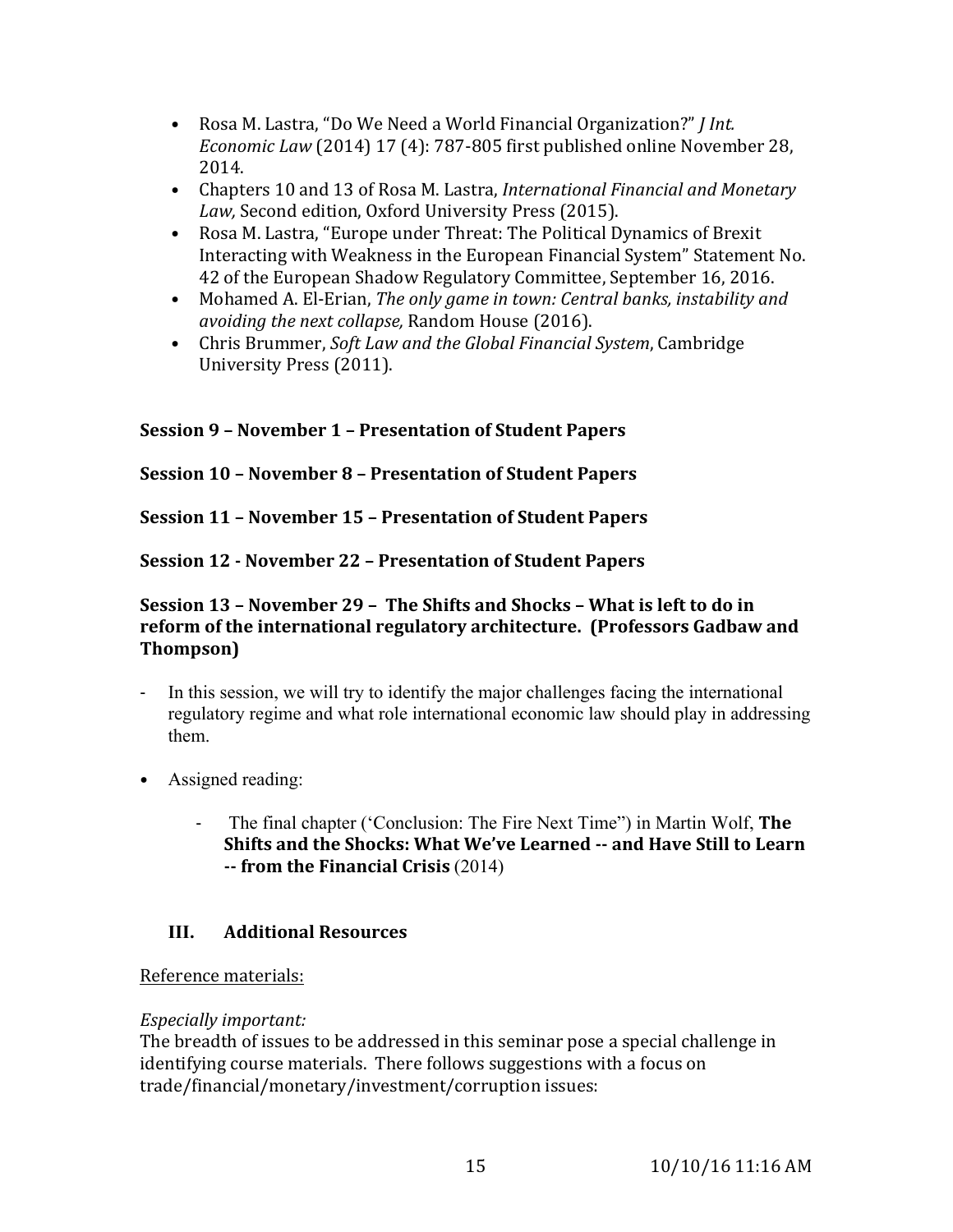### General

Martin Wolf, **The Shifts and the Shocks: What We've Learned-and Have Still to Learn-from the Financial Crisis** (2014) This book provides a very interesting overview of the economic and policy issues underlying the legal issues we will address in this seminar. His last Chapter is especially interesting.

### Trade

- a) Jackson, Davey & Sykes, *Legal Problems of International Economic Relations* (6th ed., West Group, 2013).
- b) Documents Supplement to the 6th edition (West Group, 2013) Jackson, Davey & Sykes, *Legal Problems of International Economic Relations,* 2013 (West Group).
- c) This Syllabus, and its Appendices (Canvas site).
- d) Materials distributed in class from time to time for this seminar.
- e) Materials posted on the Canvas for this seminar (usually includes materials distributed).

### Finance/Monetary/Investment/Corruption

- a) Alexander, Dhumale and Eatwell, *Global Governance of Financial Systems; the International Regulation of Systemic Risk*, Oxford University Press (2006)
- b) Chris Brummer, *Soft Law and the Global Financial System,* Cambridge (2012)
- c) Rosa Lastra, *International Financial and Monetary Law,* Second Edition (2015).
- d) Daniel K. Tarullo, *Banking on Basel* (2008)
- e) Ben Heineman, Jr., *High Performance and High Integrity (Memo to the CEO)* (2008) and *The Inside Counsel Revolution; Resolving the Partner-Guardian Tension* (2016)
- f) Alan Greenspan, *The Age of Turbulence* (2007)
- g) William L. Silber, *Volcker; the Triumph of Persistence* (2012)
- h) Viral V. Acharya, Thomas F. Cooley, Matthew Richardson, & Ingo Walter, *Regulating Wall Street* (2011)
- i) Barry Eichengreen, *Exorbitant Privilege* (2011)
- j) Raghuram G. Rajan, *Fault Lines* (2010)
- k) Benn Steil, *The Battle of Bretton Woods* (2013)
- l) Jose E. Alvarez, *The Public International Law Regime Governing International Investment,* Hague Academy of International Law (2011)
- m) Rudolf Dolzer & Christoph Schreuer, *Principles of International Investment Law* (2nd ed., 2012) Robert Leventhal, *International Legal Standards on*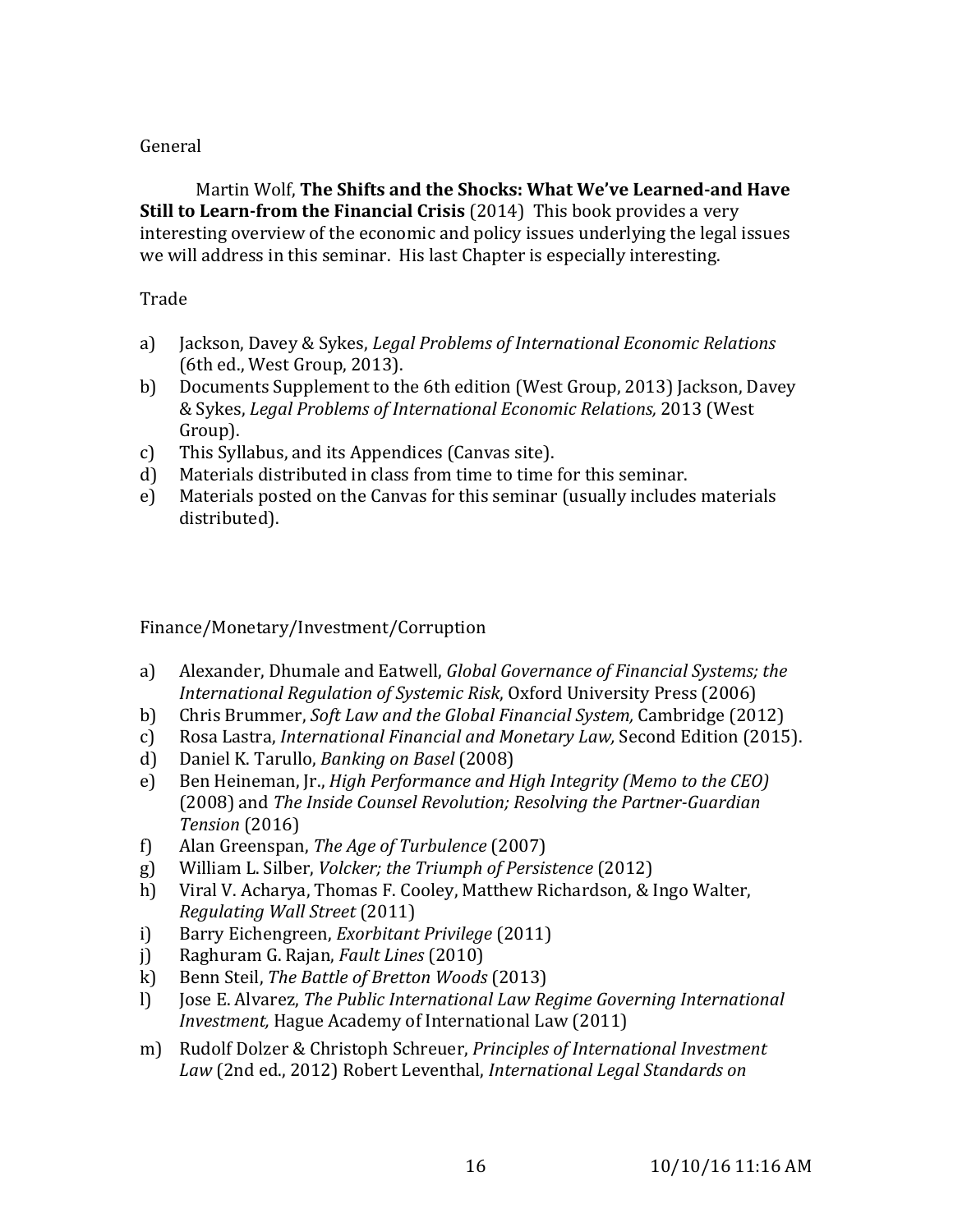*Corruption*, 102 AM. SOC'Y INT'L L. PROC. 203 (2008). Available through WESTLAW.

- n) L. Murphy Smith et al., *A Multinational Analysis of Corruption and Economic Activity*, 16(1) J. LEGAL, ETHICAL, AND REG. ISSUES 15-20 ("Introduction" & "Review of Related Literature" & "Corruption Perceptions Index (CPI) and Transparency International" sections) & 31 ("Conclusions" section) (2013). Available through PROQUEST, ABI/INFORM COMPLETE.
- o) Eric C. Chaffee, *The Role of the Foreign Corrupt Practices Act and Other Transnational Anti-Corruption Laws in Preventing or Lessening Future Financial Crises*, 73 OHIO ST. L.J. 1283 (2012). Available through WESTLAW. [Parts I, III, IV, & V only]
- p) Andrew Brady Spalding, *Unwitting Sanctions: Understanding Anti-Bribery Legislation as Economic Sanctions Against Emerging Markets*, 62 FLA. L. R. 351 (2010). Available through WESTLAW. [Parts I, III, V, & VI only]
- q) Keith M. Korenchuk et al., *Emerging Global Standard for Effective Anti-Corruption Compliance: Meeting the Expectations of Governments Worldwide*, BLOOMBERG LAW, Feb. 8, 2013, *available at* http://about.bloomberglaw.com/practitioner-contributions/emergingglobal-standard-for-effective-anti-corruption-compliance/.
- r) CHRIS BRUMMER, *SOFT LAW AND THE GLOBAL FINANCIAL SYSTEM: RULE MAKING IN THE 21ST CENTURY* (2012)
- s) Chris Brummer, *Why Soft Law Dominates International Finance – And Not Trade*, 13(3) J. INT'L ECON. L. 623 (2010), *available at* http://0 jiel.oxfordjournals.org.gull.georgetown.edu/content/13/3/623.full.pdf+ht ml.
- t) Raghuram Rajan, *Fault Lines; how the hidden fractures still threaten the world economy* (Princeton 2010). [Chapter 8, beginning at p. 156]
- u) Christian Tietje & Matthias Lehmann, *The Role and Prospects of International Law in Financial Regulation and Supervision*, 13(3) J. Int'l Econ. L. 663 (2010), *available at* http://0 jiel.oxfordjournals.org.gull.georgetown.edu/content/13/3/663.full.pdf+ht ml?sid=16a20d69-1735-4343-b7c9-c13f005791e6.
- v) Peter Conti-Brown, *The Power and Independence of the Federal Reserve* (2016).
- w) Lim and Mercurio, *International Economic Law after the Global Crisis; A Tale of Fragmented Disciplines* (2015)

# **IV. Research Papers and Deadlines**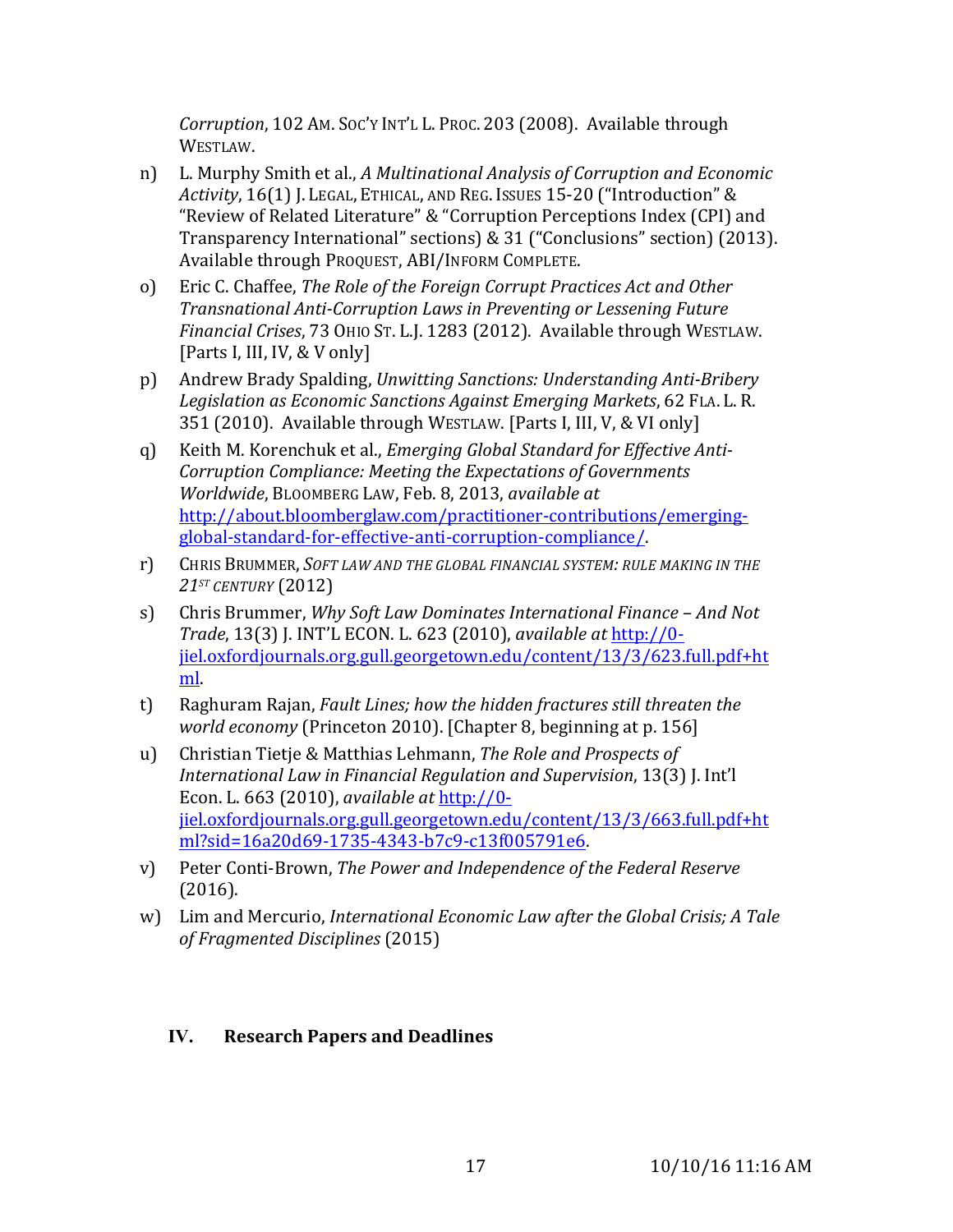J.D. students should read the seminar paper requirements for J.D. degrees, which are contained in the *Georgetown Law Student Handbook of Academic Policies 2016-2017* (Upperclass Legal Writing Requirement) See, http://www.law.georgetown.edu/campusservices/registrar/handbook/index.cfm)

LLM Students are encouraged to use the same format for their papers.

**Special Note:** Papers that are required to meet the upperclass legal writing requirement must be original work and at least **6,000 words** (excluding footnotes) which typically means **25 typed pages** using customary spacing and margins. (For further details, see the student handbook.)

**Deadlines:** See dates on page 5. The paper topics must be chosen in a written memo to the professors by the date given. An outline is due in September. The formal first draft is due in November. The final paper is normally due in the registrar's office in December, but an automatic extension is hereby granted until the date in January specified on *page 5.* Be sure to read syllabus statements and requirements for the form of the paper, both in draft and final. At the time it is turned into the Registrar, an electronic copy (on disk or by e-mail attachment) must be sent to Prof. Gadbaw or Prof. Thompson.

**Grading:** Research papers will be evaluated based on the following: difficulty of the topic, quality of the analysis and the research, originality and completion of all requirements.

# **Topics:**

An Appendix to the Syllabus has been uploaded to Canvas that includes helpful research guides and possible paper topics for students to consider as they choose a topic.

Administration: Each student will be assigned to a professor, who will comment on the outline and the first draft and grade the final paper. For administrative convenience, the professors will divide the students so that each professor will have an equal number of J.D. and LL.M. students, if possible. Within categories, assignment will be random.

Professors' Comments on Preparing Research Papers: A good legal research paper should generally do more than simply summarize a set of facts. It should not, for example, spend much space merely paraphrasing a treaty or statute. Basically, the paper should set forth a proposition or hypothesis that it intends to prove or establish with probability, or answer a question.

**Tasks Required:** A list of the important dates for the seminar is on the first page of this syllabus.

1. Selection of a Topic: Some topics appear in Appendix to this syllabus on Canvas. Your selection should be in the form of a one-page memo to the professors, with a very brief possible outline of major subtopics.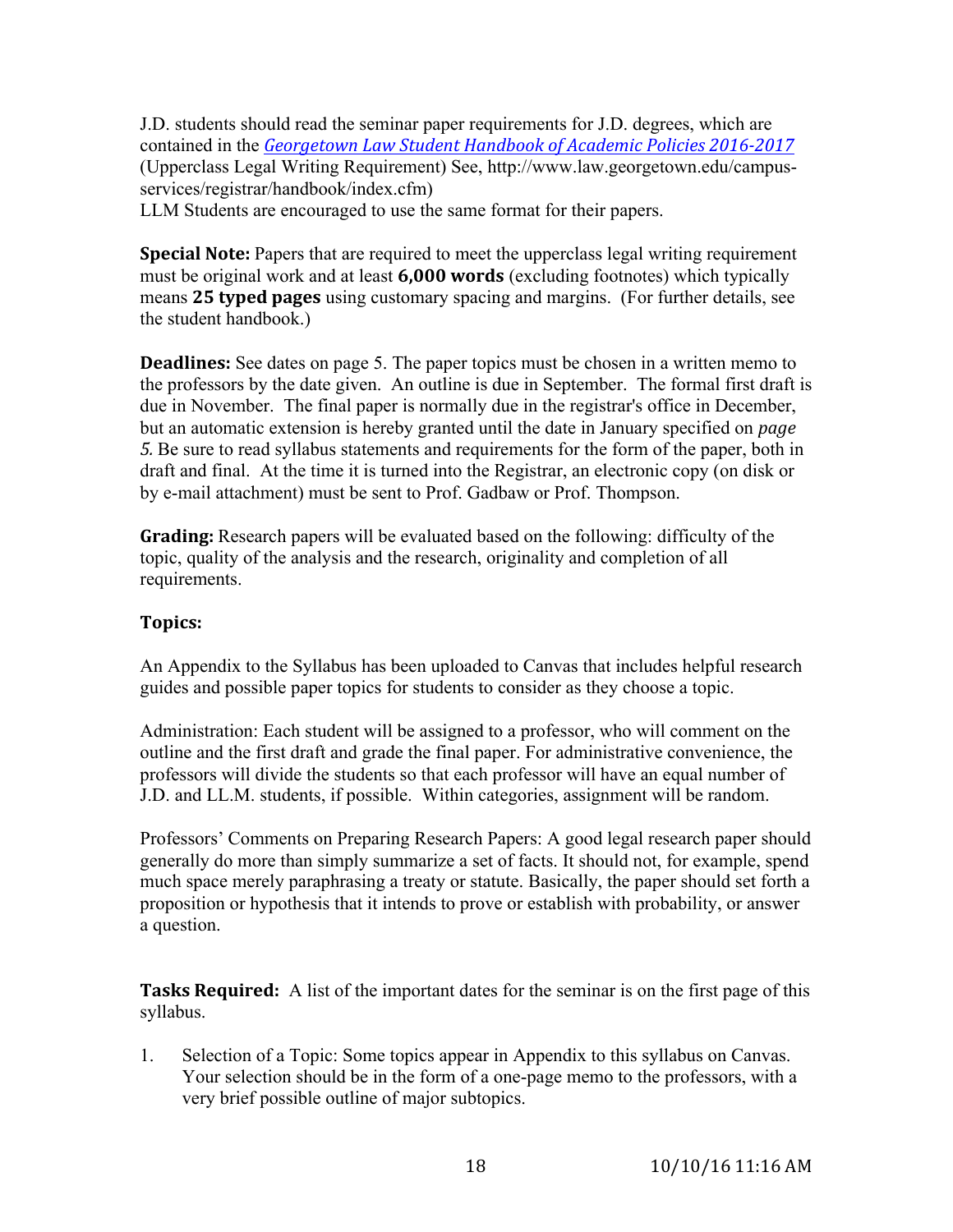- 2. Outline and Partial Bibliography. This complete (but tentative) outline should be in the form of a memo to the professors.
- 3. Brief 15 minute presentation to Seminar of preliminary findings, with a 2-4 page outline handed out to everyone (to be scheduled). (Students must bring 25 copies).
- 4. First Draft: *Must be "as if final." Do not submit partial drafts, incomplete footnotes, etc. Rough, disorganized, or sloppy draft versions are not acceptable. This will count against your grade. If not adequate, the professor will not read the draft and will require a revision.*
- 5. Final Draft (due in early January as specified on page 5).

COPIES must be submitted to the professor to whom you have been assigned, the registrar, one copy kept by the student and a courtesy copy to the other professor.

The research paper should be on  $8\frac{1}{2}$  x 11 pages, typed, double-spaced, with adequate margins, and punched for a 3-ring binder.

The format of the paper should be as follows: (omission of any item on this list will count against a grade).

1. Title Page. At the top of the title page, include the title, the author (and J.D. or LL.M.), and the date. At the bottom of the page, include the author's address, telephone number, and email address, as well as the course name and number, "Georgetown University Law Center," the professor's name, the number of credits expected.

2. Statement of topic. State in one paragraph precisely what your topic is. For example, write the question you are attempting to answer in your paper.

3. Table of Contents. The second page will be the table of contents, titled at the top with the author's name. A table of contents is important in forming an outline to enable better reader comprehension.

4. The Text should then follow, divided by appropriate sub-divisions and subheadings, as indicated in the table of contents. Normally for a three credit hour seminar, law students complete a paper of at least 6,000 word (excluding footnotes), which is approximately 25 typewritten pages. Unless permission is obtained, the text cannot exceed 40 pages. (More would normally be the case for more credit, although the quality and difficulty of the research is an important consideration and length alone is not nearly as important.)

In your discussions with the professor on the outline of your research, you will be able to get an idea of the extent of your paper that is appropriate.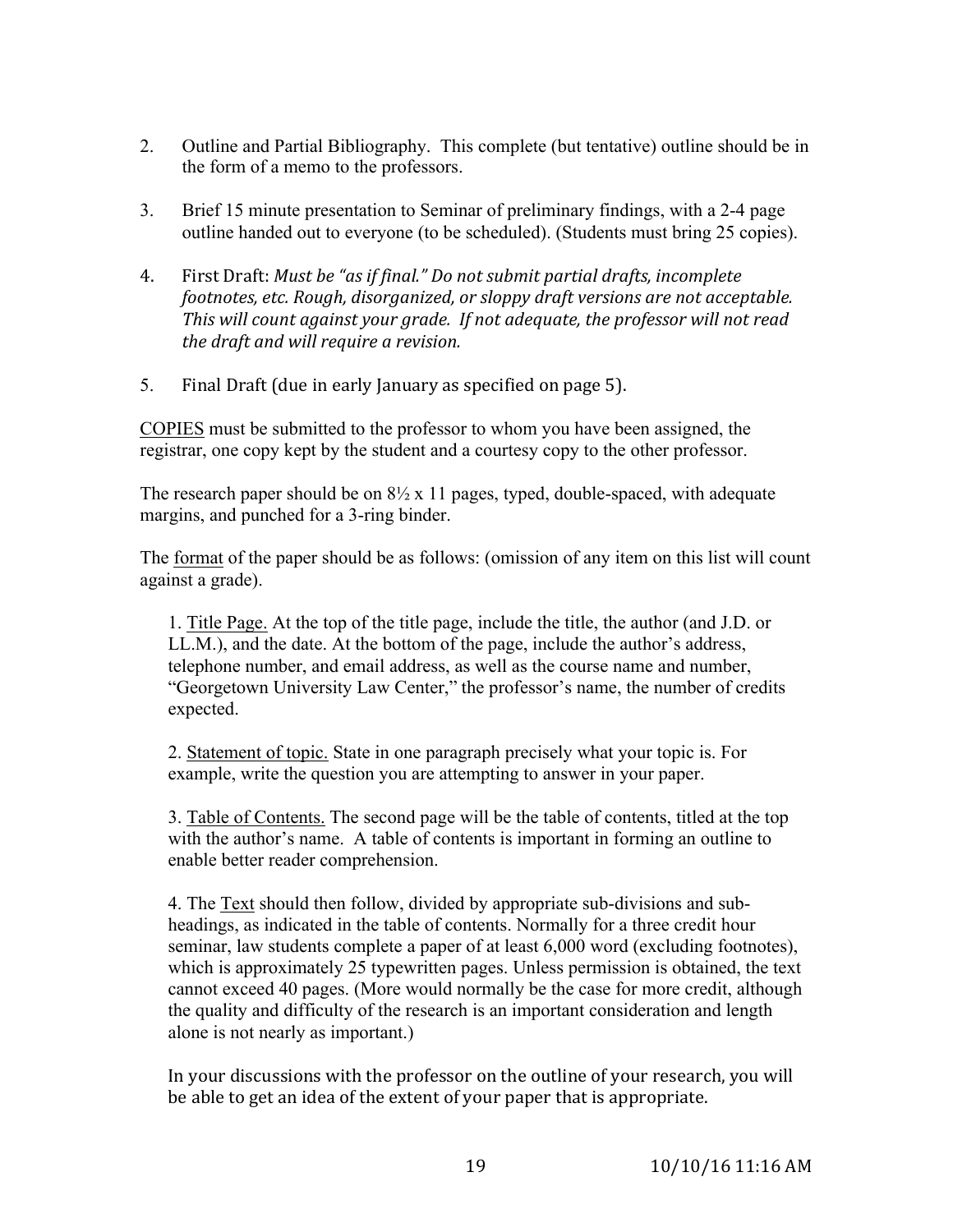5. Footnotes or Endnotes. Proper formatting of footnotes and endnotes for law papers should follow the law review "Blue Book" style, but bibliography entries should also include the author or issuing agency, title, date and city of publication, and publisher.

Note: The so-called "Blue Book" is a book published jointly by a number of law review staffs including Harvard, which, in elaborate detail, gives the system for legal citation used in most law reviews in the United States.

6. Appendices. (If any) e.g. documents or text of relevant treaty language, etc. You can have as much information in the appendices as you wish; however, the professors do not promise to read everything contained therein.

7. Bibliography. A complete bibliography should be included. The most significant five or ten items should be annotated, that is, there should be a short descriptive sentence or two about each of those items and their value.

8. If you use any confidential information, such as statements made to you in interviews that are "off the record," the front page of your paper should indicate that confidential statements are included, and there should be a separate page at the beginning (following the table of contents) that indicates where each of those confidential statements can be found in your paper, so that we can be sure that the confidence of those statements will be maintained in our files.

Please be careful to follow the format specified above, and in particular, be sure to include an outline or table of contents at the beginning, as well as statement of the problem.

For illustrative purposes, here is the list of last years LAPIER research papers:

- Development Finance, Climate Risk, and Moral Hazard: Issues and Possible Responses
- Global Imbalances and the Future of the International Monetary Fund
- How Ethical Corporations Can Combat Corruption Through Foreign Direct Investment
- Risky Business: Providing an International Regime for Accurate Derivative Pricing
- Achieving International Economic Integration: Regulatory Coherence in the Trans-Pacific Partnership
- How Should the WTO Take Into Account the Prevention of Systemic Failure in Disputes Involving Threats to the Financial System?
- Enforcement in International Investment and Trade Law: History, Assessment, and Proposed Solution
- Current Corporate Governance Framework: Elements and Illusions
- Why a Global Bankruptcy Regime is not the Answer: a Proposal for Sovereign Debt Insolvency and Restructuring Reform